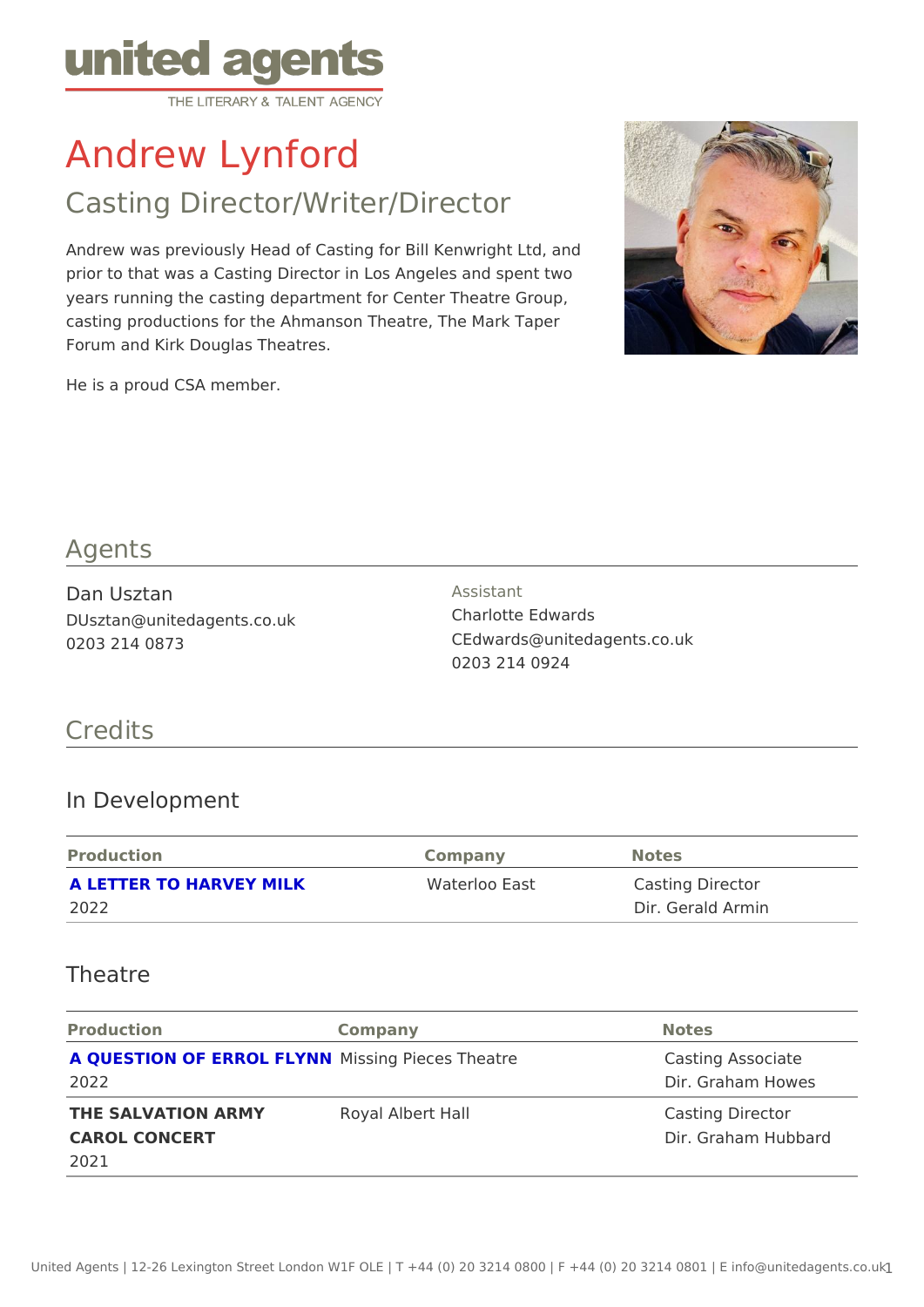| Production                                                              | Company                                                              | Notes                                                          |
|-------------------------------------------------------------------------|----------------------------------------------------------------------|----------------------------------------------------------------|
| ROBIN HOOD<br>2021                                                      | Laguna Playhouse                                                     | Casting Director<br>Dir. Bonnie Lythgoe                        |
| SECRET SCRIPTS AT THEnion Theatre<br>UNION<br>2020                      |                                                                      | Casting Director for<br>New Writing Season<br>Dir. Sasha Regan |
| HEATHERS THE MUSICA Bill Kenwright Ltd<br>2020                          |                                                                      | Casting Director<br>Dir. Andy Fickman                          |
| THE SOUND OF MUSIC Bill Kenwright Ltd<br>2019                           |                                                                      | Casting Director<br>Dir. Martin Connor                         |
| JOSEPH AND THE AMAZIBIGI Kenwright Ltd<br>TECHNICOLOR DREAMCOAT<br>2019 |                                                                      | Casting Director<br>Dir. Bill Kenwright                        |
| THE CAT AND THE CANARIYI Kenwright Ltd<br>2019                          |                                                                      | Casting Director<br>Dir. Roy Marsden                           |
| PETER PAN<br>2019                                                       | Laguna Beach Playhouse                                               | Casting Director                                               |
| <b>SCRAPS</b><br>2019                                                   | Matrix Theatre, West HollywoCasting Associate                        | LA Times Crahosce                                              |
| <b>BEYOND THERAPY</b><br>2019                                           | UK Tour                                                              | Casting Director                                               |
| $R$ eading)<br>2019                                                     | RAKE OF HIS HEART (St&gændk Theatre, Hollywood                       | Director                                                       |
| WHAT DID THEY SAY?<br>2019                                              | Theatre Unlimited, North Holl Cusobiong Director                     |                                                                |
| <b>FSHARP MINOR</b><br>2019                                             | THOUGHT EXPERIMENTSDINS ney Concert Hall, Los Ang Clæssting Director |                                                                |
| FAMOUS<br>2019                                                          | The 11:11, West Hollywood                                            | Casting Associate                                              |
| LOOT<br>2019                                                            | The Odyssey Theatre                                                  | Casting Director                                               |
| CREATING MUSICAL<br>THEATRE: A COLLABORATIVE<br>LAB<br>2019             | Wallis Annenberg Theatre, BeQashynhgiDsrector                        |                                                                |
| THE SPITFIRE GRILL<br>2019                                              | The Garry Marshall Theatre, ECuarsbtaing Director                    |                                                                |
| 2019                                                                    | SHOWSTOPPERS! MUSICMark Taper Amphitheater, LosCAsgielgesDirector    |                                                                |
| GARBO TALKS<br>2018                                                     | Park Theatre                                                         | Rehearsed Reading<br>Writer/Director                           |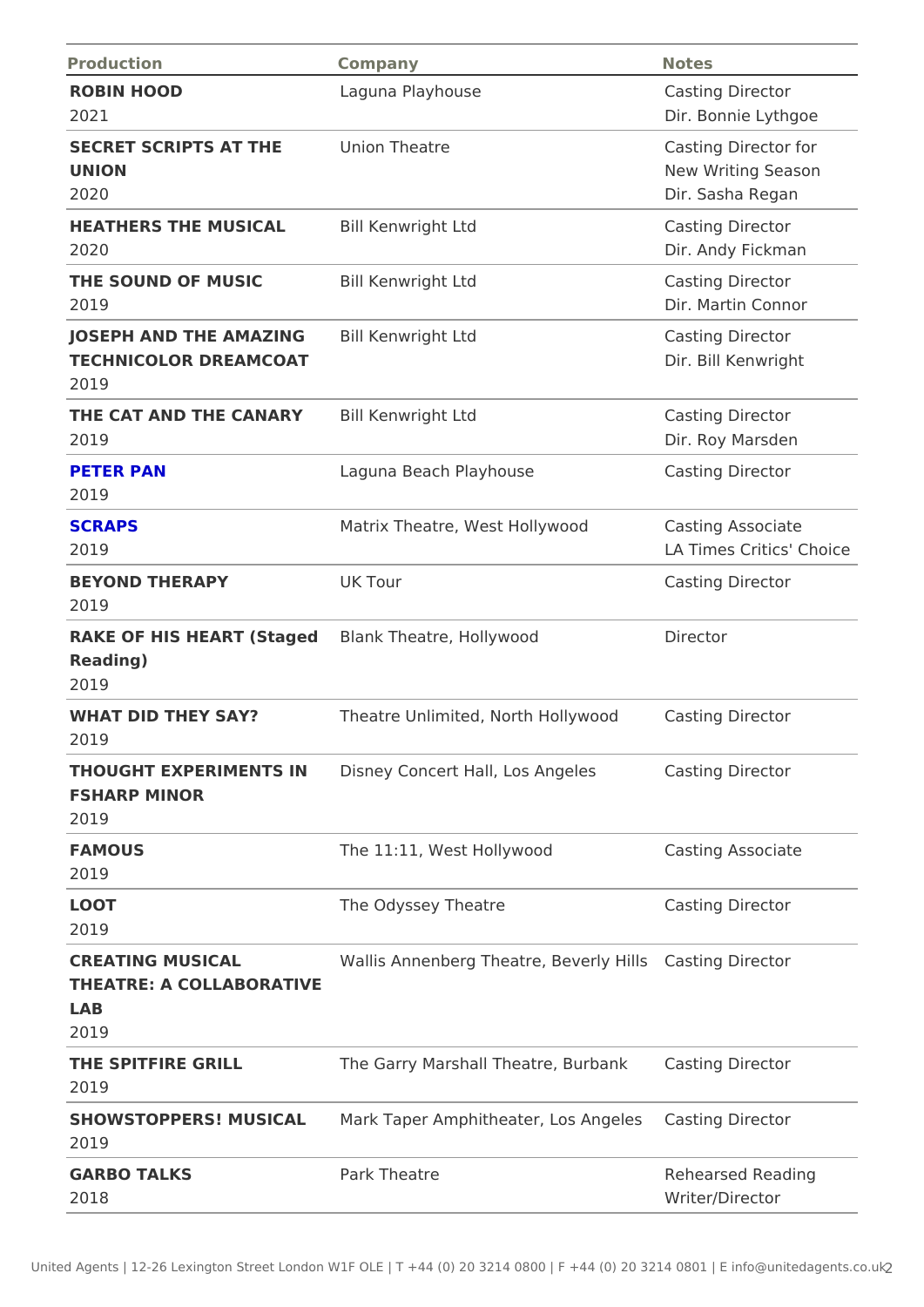| Production                                      | Company                                                                         | Notes                                        |
|-------------------------------------------------|---------------------------------------------------------------------------------|----------------------------------------------|
| <b>SKIN OF HONEY</b><br>2016                    | Macha Theatre                                                                   | Co-Director<br>Hollywood Theatre<br>Festival |
| CARNIVAL DREAMS<br>2016                         | TTE Ltd for Ashcroft Croydon Director                                           |                                              |
| <b>CINDERELLA</b><br>2015                       | Qdos/Royal and Derngate, NoDtihrae motpotron                                    |                                              |
| GARBO TALKS<br>2015                             | Arts Theatre                                                                    | Writer<br>Revised Script<br>Workshop         |
| CARNIVAL DREAMS<br>2015                         | Ashcroft Croydon                                                                | Director<br>Musical Workshop                 |
| <b>CINDERELLA</b><br>2014                       | Qdos/Wolverhampton Grand                                                        | Director                                     |
| 2014                                            | THE PIRATES OF PENZANGIBert and Sullivan Society di Beecrtroudand               | Choreographer                                |
| GARBO TALKS<br>2014                             | Andy Jordan Productions/Arts WTrhibeartre                                       | Staged reading, dir.<br>Tim Welton           |
| 2014                                            | DON'T STOP THE MUSIC Veritas Entertainment/Leicest@ireSqtware<br>Theatre        |                                              |
| <b>MASS APPEAL</b><br>2014                      | English Theatre of Hamburg                                                      | Director                                     |
| 2014                                            | A NIGHT OF DIRTY DAN CMeNGtas Entertainments/UK ToDirector                      | Also 2013 tour                               |
| 2013                                            | JACK AND THE BEANSTAQ Kos/Cardiff New Theatre                                   | Director                                     |
| FIFTY DAYS OF GRAY Jamie Marcus/UK Tour<br>2013 |                                                                                 | Writer & Director                            |
| 2013                                            | ALICE IN WONDERLAND Iris Productions/St Paul's ChuDrior bector<br>Covent Garden | Promenade Production                         |
| <b>STEAMING</b><br>2013                         | Ian Dickens Productions/UK TDurector                                            |                                              |
| 2013                                            | WUTHERING HEIGHTS Ashcroft Theatre, Croydon Director                            |                                              |
| 2012                                            | JACK AND THE BEANSTAQ Kos/Wolverhampton Grand Director                          |                                              |
| 2012                                            | THE CEMETERY CLUB Ian Dickens Productions/TheaDhieeRcboyral<br>Lincoln/UK Tour  |                                              |
| 2012                                            | GIRLS NIGHT THE MUSICGALiety Theatre, Dublin/Tour Director &                    | Choreographer                                |
|                                                 |                                                                                 |                                              |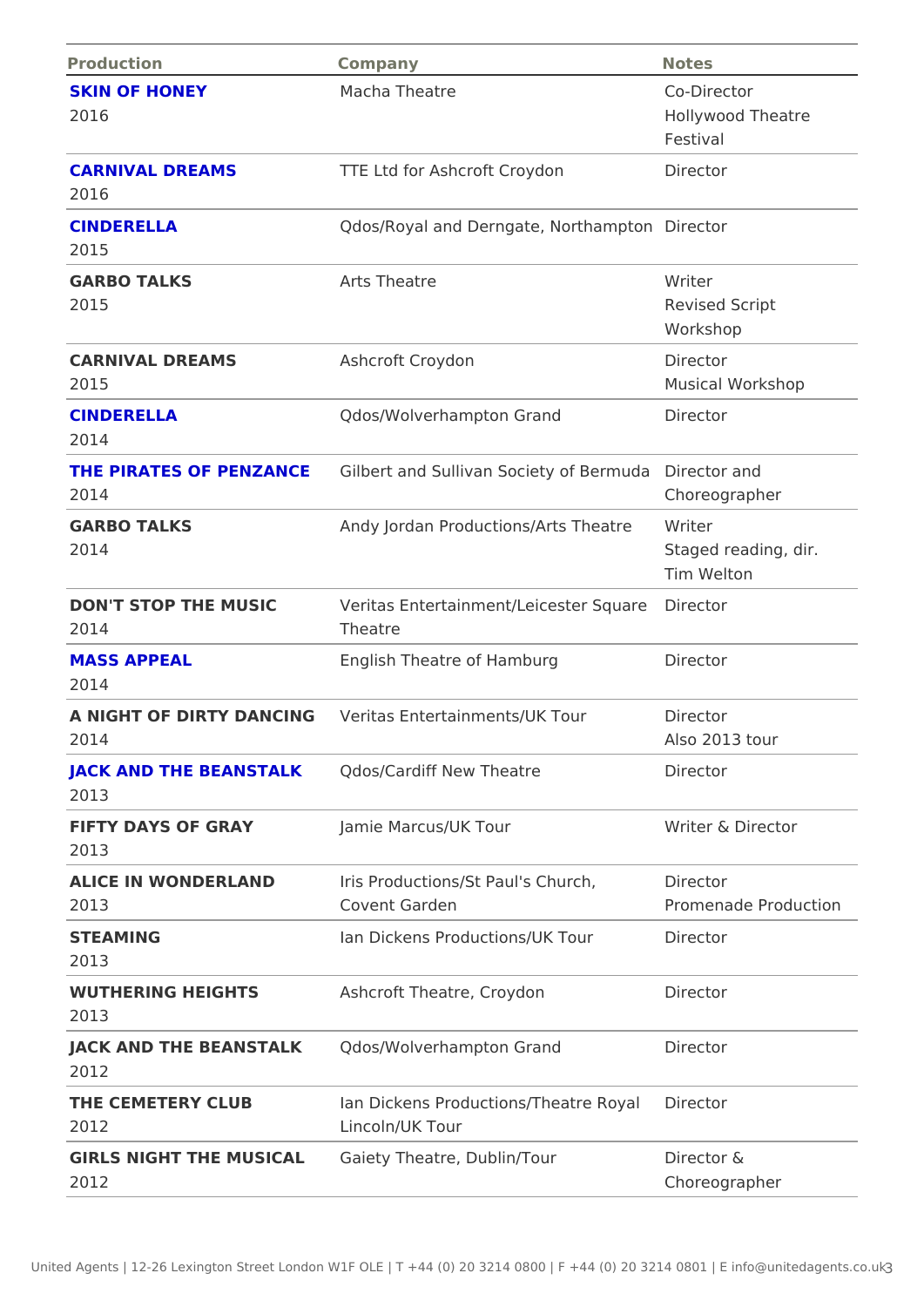| <b>Production</b>                                       | <b>Company</b>                                                              | <b>Notes</b>                             |
|---------------------------------------------------------|-----------------------------------------------------------------------------|------------------------------------------|
| THE CHEEKY CHAPPIE<br>2012                              | Brighton Festival/Arts Theatre, London                                      | Director                                 |
| <b>SNOW WHITE</b><br>2011                               | <b>PHA Ltd</b>                                                              | Writer                                   |
| <b>CINDERELLA</b><br>2011                               | <b>PHA Ltd</b>                                                              | Writer                                   |
| <b>WHO KILLED 'AGATHA'</b><br><b>CHRISTIE</b><br>2011   | <b>UK Tour</b>                                                              | Director<br>Two UK tours, also 2010      |
| <b>BUSY BODY</b><br>2011                                | Theatre Royal Lincoln/UK Tour                                               | Director<br>Two UK tours                 |
| <b>OKLAHOMA!</b><br>2011                                | Theatre Royal Lincoln                                                       | Director                                 |
| <b>BEAUTY AND THE BEAST</b><br>2011                     | Newcastle Opera House/UK Tour                                               | Director                                 |
| <b>CHANGING ROOMS</b><br>2011                           | Derby Theatre/UK Tour                                                       | Director                                 |
| <b>GIRLS NIGHT IN</b><br>2011                           | Theatre Royal Lincoln/UK Tour                                               | Director                                 |
| <b>TRADING FACES</b><br>2011                            | Irish Tour                                                                  | Writer & Director                        |
| <b>ALADDIN</b><br>2011                                  | Qdos/Grand Theatre, Swansea                                                 | Director                                 |
| <b>A CHRISTMAS CAROL</b><br>2010                        | Theatre Royal Lincoln                                                       | Director                                 |
| <b>DIRTY DUSTING</b><br>2010                            | Gaiety Theatre, Dublin/King's Theatre<br>Edinburgh/Irish Tour/Scottish Tour | Director<br>2006-2010                    |
| <b>MUM'S THE WORD</b><br>2010                           | Robert C Kelly/UK Tour                                                      | Director                                 |
| <b>ALF RAMSAY KNEW MY</b><br><b>GRANDFATHER</b><br>2010 | Theatre Royal, Newcastle                                                    | Director                                 |
| <b>MOTHERHOOD THE MUSICAL</b><br>2010                   | King's Theatre, Glasgow                                                     | Director &<br>Choreographer              |
| <b>SNOW WHITE</b><br>2010                               | Shaw Theatre, London                                                        | Director                                 |
| <b>MENOPAUSE: THE MUSICAL</b><br>2010                   | UK Tour/Tivoli Theatre, Dublin/Irish Tour                                   | Director &<br>Choreographer<br>2007-2010 |
| <b>CHRISTMAS REVUE</b><br>2007                          | Jermyn Street Theatre, London                                               | Director &<br>Choreographer<br>2005-2007 |